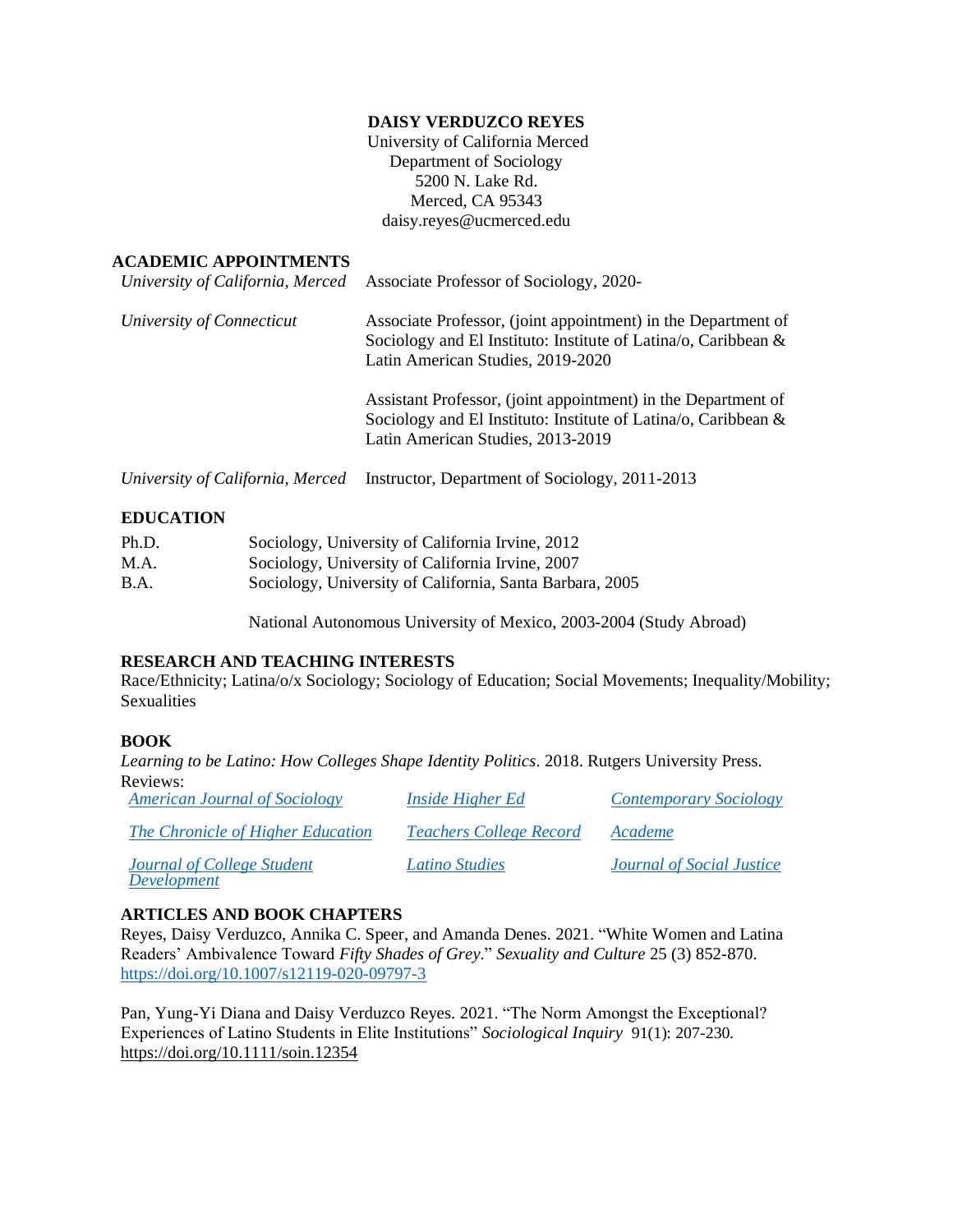Reyes, Daisy Verduzco and Kathleen A. Ragon. 2018. "Analyzing Ethnoracial Movements." *Sociology Compass.* https://doi.org/10.1111/soc4.12629

Castillo-Montoya, Milagros and Daisy Verduzco Reyes. 2018. "Learning Latinidad: The Role of a Latino Cultural Center Service-Learning Course in Latino Identity Inquiry and Sociopolitical Capacity." *Journal of Latinos and Education.* DOI: [10.1080/15348431.2018.1480374](https://doi.org/10.1080/15348431.2018.1480374)

Reyes, Daisy Verduzco. 2017. "Disparate Lessons: Racial Climates and Identity Formation Processes Among Latino Students." *Du Bois Review: Social Science Research on Race*. 14 (2):1-24. [doi](https://doi.org/10.1017/S1742058X17000054):10.1017/S1742058X17000054

Reyes, Daisy Verduzco. 2016. "Conundrums of Desire: Mexican-Origin Mothers' Sexual Discourses." *Sexuality and Culture.* 20(4) 1020-1041. DOI :10.1007/s12119-016-9372-z.

Reyes, Daisy Verduzco. 2015. "Inhabiting Latino Politics: How Colleges Shape Students' Political Styles." *Sociology of Education* 88(4) 302-319

Meyer, David S. and Daisy Verduzco Reyes. 2010."Social Movements and Contentious Politics" in *Handbook of Politics: State and Society in a Global Perspective*, edited by Kevin Leicht and Craig Jenkins. Handbooks of Sociology and Social Research. Springer-Science and Business Media.

#### **INVITED ESSAYS AND BOOK REVIEWS**

2019. Review of Nilda Flores-Gonzalez. *Citizens but Not Americans: Race and Belonging among Latino Millennials* in *Contemporary Sociology,* Vol. 48 Issue 3. <https://doi.org/10.1177%2F0094306119842138p>

2018. "Learning to Be Latino in College." *Work in Progress: Sociology on the economy, work and inequality (*public sociology blog of the American Sociological Association). <http://www.wipsociology.org/2018/11/06/learning-to-be-latino-in-college/#more-896>

2017. Review of Gloria Gonzalez-Lopez, *Family Secrets / Secretos de familia: Stories of Incest and Sexual Violence in Mexico* in *Gender & Society*, Vol.31 Issue 2 DOI: 10.1177/0891243216646315

2016. "Echoes of students mobilizing for visibility and integration on college campuses" Section Newsletter for Latino Sociology Section of the American Sociological Association. Spring.

2009. Review of Erin O'Brien, *The Politics of Identity: Solidarity Building Among America's Working Poor* in *Mobilization* 14:136-137.

## **MEDIA AND PUBLIC SOCIOLOGY**

November 19, 202[0. "The Covid-19 Cohort and Tenure Expectations in Academia."](https://medium.com/the-covid-19-cohort-and-tenure-expectations-in/the-covid-19-cohort-and-tenure-expectations-in-academia-3b3e26fc4693) (Opinion with Yung-Yi Diana Pan) *Meduim.com* 

October 29, 2020. Quoted in "New Cal State Chancellor Emphasizes Mexican American Heritage To Connect With Campus Communities" *[laist.com](https://laist.com/2020/10/29/cal-state-first-mexican-american-chancellor.php)*

October 23, 2020. "Racialized Trauma on the Tenure Track" (Opinion).*[Inside Higher Ed](https://www.insidehighered.com/advice/2020/10/23/latinx-scholar-describes-challenges-she-confronted-seeking-tenure-opinion)*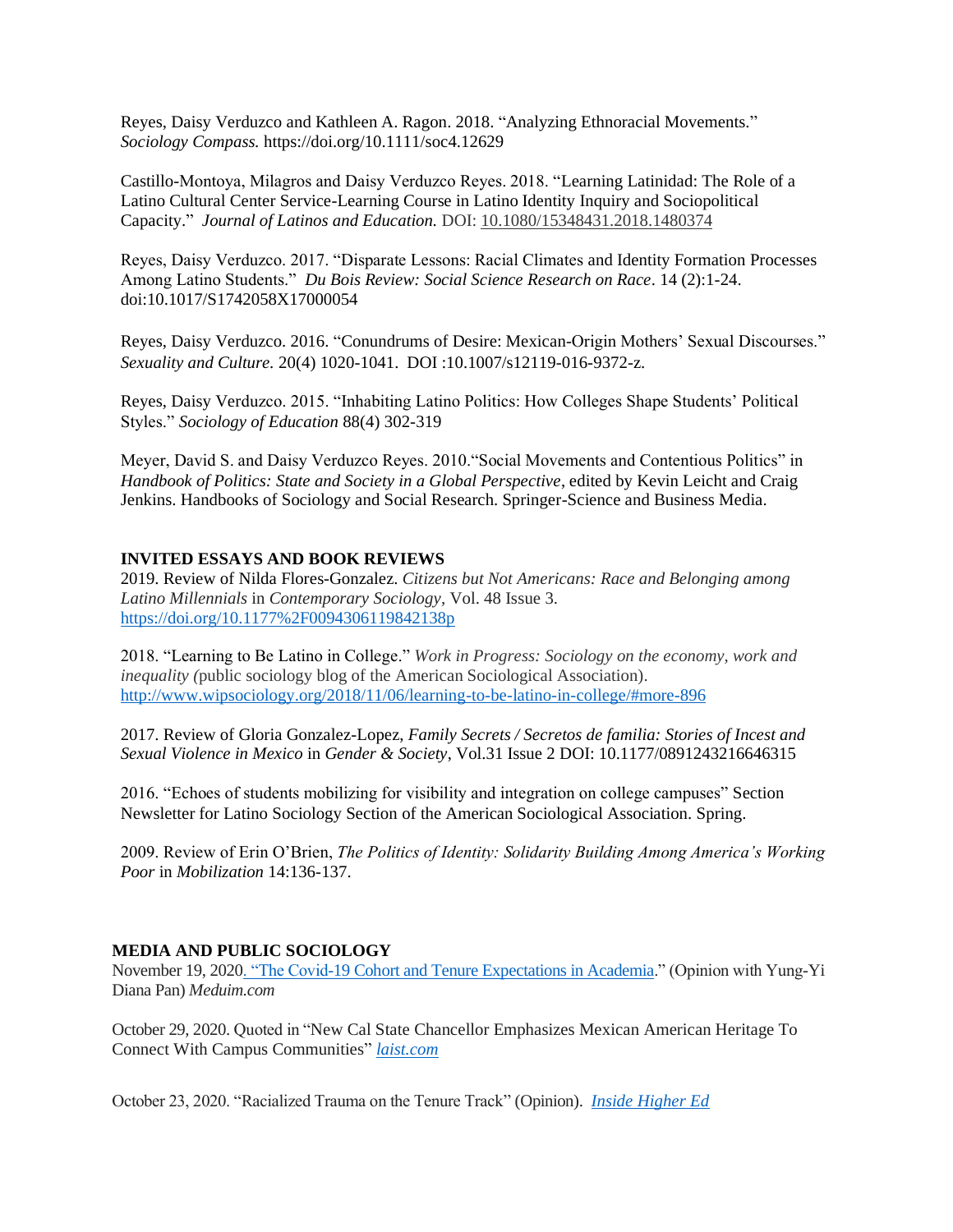February 12, 2020. Quoted in "Can a Liberal Arts Core Curriculum Reduce Racial Tensions? Many Syracuse Faculty Say, 'Yes" *[Diverse Issues in Education.](https://diverseeducation.com/article/166860/#.XkU_rc3bitJ.twitter)* 

April 12, 2019. "The Dilemma of Latino Student Organizing and the Politics of Naming" (Opinion) *[Latino](https://www.latinorebels.com/2019/04/12/dilemmalatinoorganizing/)  [Rebels.](https://www.latinorebels.com/2019/04/12/dilemmalatinoorganizing/)* 

March 8, 2019. "Racial Literacy as a Curricular Requirement" (Opinion). *[Inside Higher Ed.](https://www.insidehighered.com/advice/2019/03/08/colleges-should-have-required-core-curriculum-racial-literacy-opinion)*

November 26, 2018. Interview about *Learning to Be Latino* for *[Ohio Habla](https://soundcloud.com/ohiohabla/ohio-habla-daisy-v-reyes?fbclid=IwAR3ydbYFOdk2BK00fPHyiDaVpDM5PzpnkQjB3Wiun7x5i40xYAO2LQ5vFj8)* (podcast).

September 18, 2018. Interviewed about *Learning to Be Latino* for *[Inside Higher Ed](https://www.insidehighered.com/news/2018/09/18/author-discusses-new-book-how-latino-students-shape-identity)*.

August 21, 2017. Audio Interview for [WSHU Public Radio.](http://www.wshu.org/post/native-yale-students-pushing-quinnipiac-recognition#stream/0) "Native Yale Students Pushing For Quinnipiac Recognition."

August 23, 2017. Video Interview fo[r NBC Latino.](https://www.nbcnews.com/video/latino-sororities-fraternities-create-community-for-students-on-college-campuses-1030154307883) "Latino Sororities, Fraternities Create Community for Students on College Campuses." [Print Edition.](https://www.nbcnews.com/news/latino/stepping-strolling-community-latino-sororities-fraternities-grow-popularity-n794696)

### **EXTERNAL GRANTS AND AWARDS**

- 2022 National Science Foundation. Sociology Grant Program for "College-Graduate Latinx Millennials and Their Families After the COVID-19 Pandemic." \$115,725 Russell Sage Foundation Grant for "How College-Graduate Latinx Millennials Are Faring After the Covid-19 Pandemic," \$47,574
- 2018 Spencer Foundation Small Grant for "How Do Colleges Shape Latino Millennials' Trajectories to Adulthood," \$50,000
- 2016 Ford Foundation Postdoctoral Fellowship, *Alternate Candidate* Woodrow Wilson Foundation's Nancy Weiss Malkiel Junior Faculty Fellowship, *Semi-finalist*
- 2015 American Association of Hispanics in Higher Education, *Faculty Fellow*
- 2013 University of California Presidential Postdoctoral Fellowship, *Finalist*
- 2011 *Young Scholar in Social Movements* at the Young Scholars in Social Movements Conference at University of Notre Dame
- 2010 University of California, All Campus Consortium on Research for Diversity (UC/ACCORD) *Dissertation Fellowship*, \$20,000

### **INTERNAL GRANTS AND AWARDS**

- 2018 Faculty Mentorship Award from Department of Sociology Graduate Students Research Excellence Program Award for "How Colleges Shape Latino Millennials' Trajectories to Adulthood," \$25,000 Scholarship Facilitation Fund *Award* for "How Colleges Shape Latino Experiences Before and After Graduation," \$2,000
- 2017 CLAS Fund for Interdisciplinary Research Endeavors (FIRE) for "Campus Activism for Social Justice and Racial Inclusion." *Research Award*, \$5,000
- 2016 Humanities Institute Public Discourse Project *Fellowship* for "Student protests against racial microagressions and for inclusion on campuses," \$13,000
- 2015 Scholarship Facilitation Fund *Award* for "Disparate Lessons: How Stratification in Higher Education Shapes Latinos*,*" \$2,000 Funding for Foco—a research initiative and Latinos and Education Annual Symposium. Awarded by *El Instituto Grant*, University of Connecticut, with Milagros Castillo-Montoya, Erika Fernandez, and Blanca Rincon. CLAS Fund for Interdisciplinary Research Endeavors (FIRE) *Summer Funding Award*, University of Connecticut, \$1,500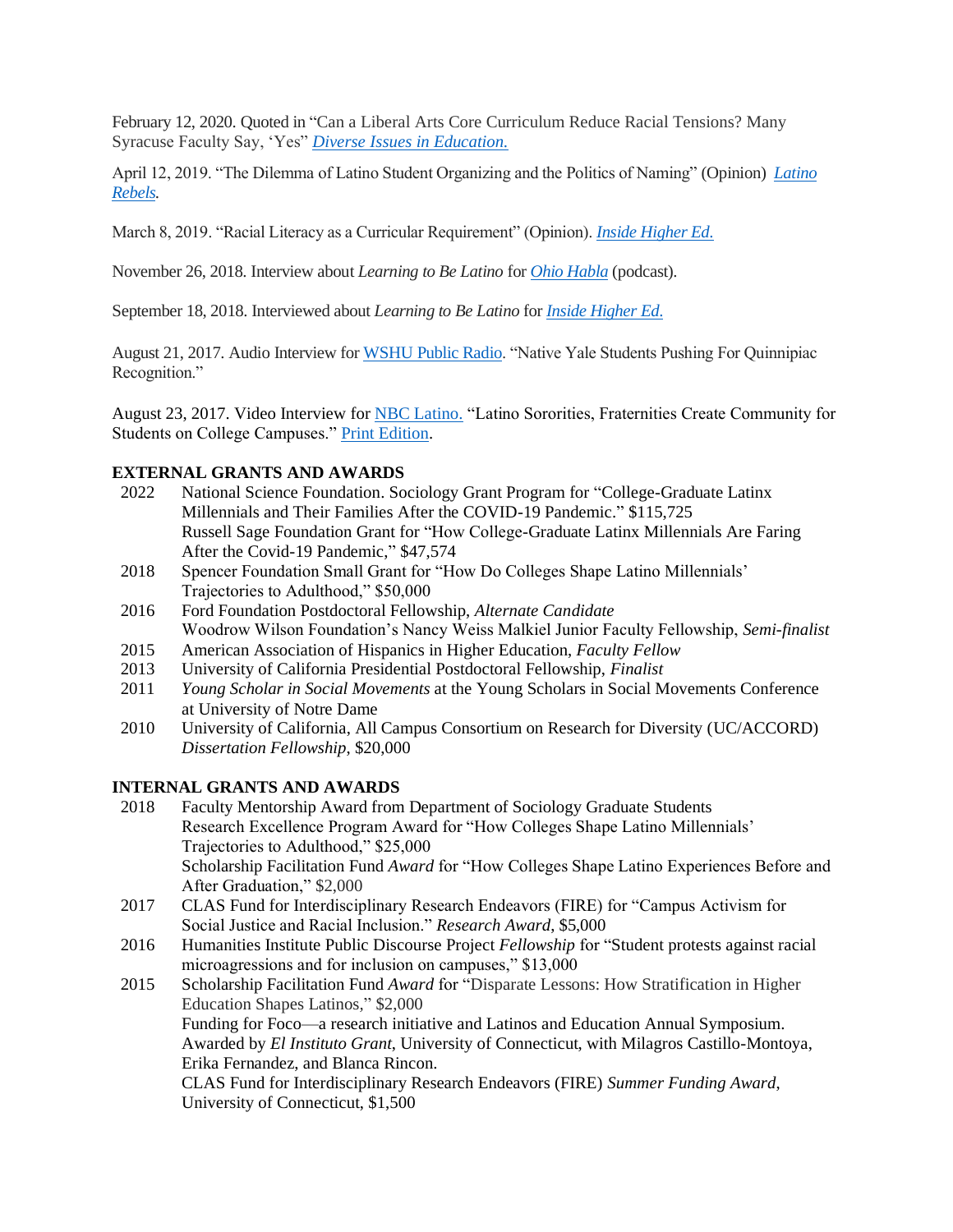- 2013 Distinguished UC Merced Woman, *Nominee*
- 2012 *Professional Development Fund***,** University of California, Merced
- 2011 *Outstanding Graduate Student*, University of Irvine Alumni Association. Lauds and Laurels Award (campus-wide)
	- Center for the Study of Democracy (UCI), *Fellow*
- 2010 *Outstanding Service Award*, Department of Sociology (UCI) Center for Organizational Research (UCI), *Research Fellowship Social Science Graduate Fellowship* (UCI)
- 2009 Center for the Study of Democracy (UCI), *Senior Affiliate* Center for Research on Latinos in Global Society (UCI), *Research Fellowship* Center for Organizational Research (UCI), *Research Fellowship Summer Research and Travel Funding Award*, School of Social Sciences (UCI)
- 2008 Center for Research on Latinos in Global Society (UCI), *Research Award*
- 2007 *Travel Grant*, School of Social Sciences, (UCI)
- 2006 *Summer Research Fellowship*, School of Social Sciences, (UCI) *Espacio USA, Vanguardia Latina Conference,* Washington D.C., *Student Travel Grant*

## **INVITED BOOK TALKS**

University of California Los Angeles. Race and Ethnicity Workshop. September 2018. University of California Merced. October 2018. University of Connecticut. Puerto Rican Latin American Culture Center. October 2018. Wellesley College. October 2018. Ohio State University. November 2018. Gettysburg College. November 2018. George Washington University. November 2018. Trinity College. March 2019. University of Saint Joseph's. April 2019. Central Connecticut State University. April 2019. State University of New York at Purchase. October 2019. Central Washington University. October 2019. Luther College. October 2019. University of North Carolina Greensboro. October 2020. University of Nebraska. October 2020. Lafayette College. October 2020. University of Virginia. October 2020. American Association of Hispanics in Higher Education. November 2020. City University of New York, The Graduate Center. March 2021. Northern Illinois University. October 2021.

## **PRESENTATIONS**

- 2022 Guest Lecture, University of California Berkeley, Dr. Cristina Mora's Latinx Sociology class.
- 2021 Guest Lecture, George Mason University, Dr. Blake Silver's Society and the Transition to Adulthood class.

Guest Lecture, University of Denver. Dr. Lisa Martinez's Latinos in American Society class.

- 2018 *The Norm of the Exception? Elite Institutions, Latino Students, and Identities* (with Yung-Yi Diana Pan). Latin American Studies Association in Barcelona, Spain.
- 2017 *Shifting Meanings of Chicano among College Millennials* at the Diane D. Blair Center of Southern Politics & Society, University of Arkansas. (Invited) *How Institutions Shape Latino Students' Understandings of Racial Inequalities and Mobility* at the Center for Research on Educational Opportunity at University of Notre Dame, IN. (Invited)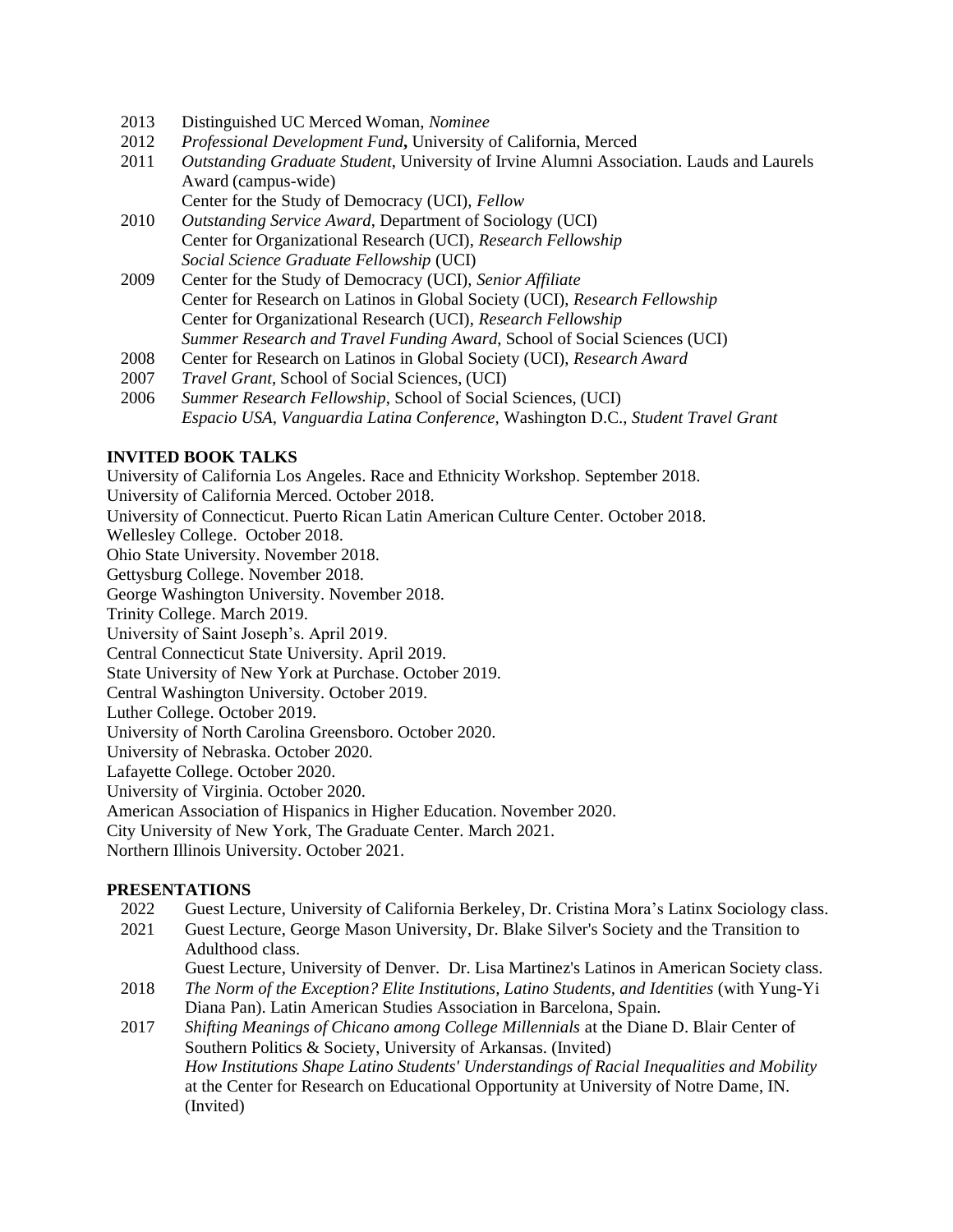*(Pan)Ethnic Identity Formation in College.* Guest Lecture in Education and Inequality at Dartmouth College, Hanover, NH. (Invited) 2016 *Race and Social Movements: Which Way Forward?* American Sociological Association annual meeting in Seattle, WA. *Microaggressions through the Pipeline: How Elite Institutions Broker Panethnic Understanding among Latinos* (with Yung-Yi Diana Pan). American Sociological Association in Seattle, WA. Guest lecturer in Professor Michael Bastedo's Advanced Organizations graduate course at the University of Michigan 2015 *How Colleges Shape Latino Students 'Lives*, Brooklyn College, NY (Invited) *Inhabiting Latino Politics: How Colleges Shape Students' Politics*. Collective Behavior and Social Movements Workshop at Northwestern University, Chicago, IL. *When do Latin Americans become Latinos?* Panelist on Invited Session at the Latin American Studies Association meeting in San Juan, Puerto Rico. *How Stratification in Higher Education Shapes Latino Students.* Annual American Association of Hispanics in Higher Education meeting in Frisco, Texas. *Disparate Lessons: How Colleges Shape Latino Students' Panethnic Boundaries and Identities*. Sociology of Education Association annual meeting in Monterey, CA. 2014 *Disparate Lessons: How Colleges Shape Panethnic Boundaries and Identities Among Latino Students*. American Sociological Association annual meeting in San Francisco, CA. *Latino Politics: How Campuses Shape Students' Styles.* Sociology of Education Association annual meeting in Monterey, CA. 2012 *Nested Latino Politics: How Campuses Shape Students' Political Styles.* American Sociological Association annual meeting in Denver, CO. 2011 *Ethnic Boundaries and Label Choices on College Campuses*. American Sociological Association annual meeting in Las Vegas, NV. *Embedded Ethnic Groups: How University Institutional Contexts Shape Latino Student Organizing.* The Center for Social Movements at Notre Dame. *Latino Student Politics Constructing Ethnic Identities Through Organizations*. University of California All Campus Consortium for Research on Diversity, lake Arrowhead, CA. 2010 *Choosing Labels: Latino Students and Ethnic Identities.* Pacific Sociological Association annual meeting in Oakland, CA. *Sexual Values: A Generational Analysis of Women of Mexican Descent*. American Sociological Association annual meeting in San Francisco, CA.

2008 *Transmission of Sexual Values: A Generational Analysis of Mothers and Daughters of Mexican Descent.* Race, Sex, Power: New Movements in Black and Latina/o Sexualities Conference in Chicago, Illinois.

# **OTHER RESEARCH EXPERIENCE**

| 2008 | Research Assistant: Lisa Bedolla-Garcia, Melissa Michelson and Donald Green.   |
|------|--------------------------------------------------------------------------------|
|      | "The California Votes Initiative and the 2008 Elections: An Evaluation."       |
| 2007 | Research Assistant: Frank D. Bean, "Immigration and Intergenerational Mobility |
|      | in Metropolitan Los Angeles."                                                  |

# **TEACHING**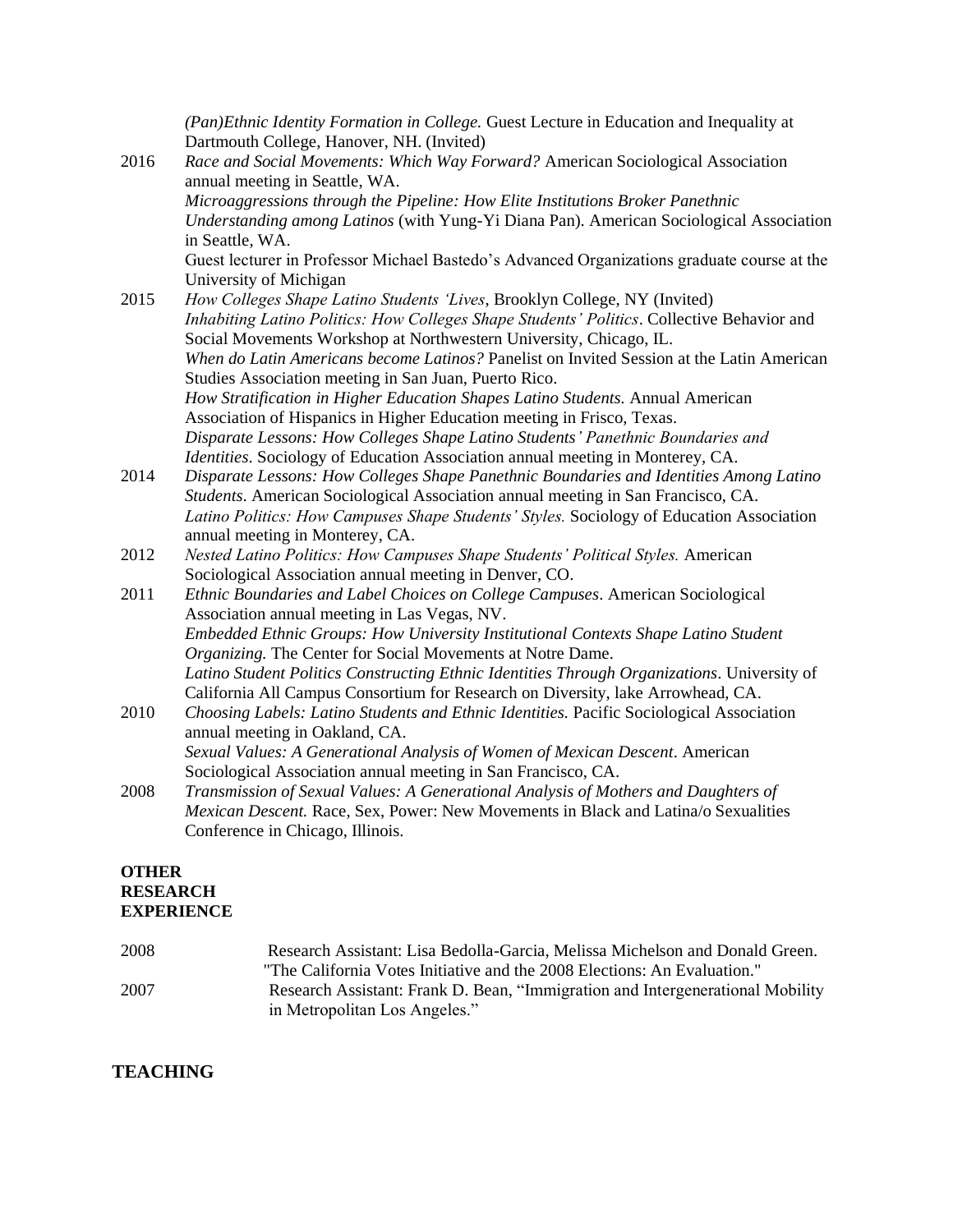| University of<br>California Merced | Latinx Sociology<br><b>Political Sociology</b><br>Social Movements and Collective Behavior<br>Race-Ethnicity<br>Self and Society                                                                            |
|------------------------------------|-------------------------------------------------------------------------------------------------------------------------------------------------------------------------------------------------------------|
| University of<br>Connecticut       | Race and Education (graduate seminar)<br>Introduction to Latino Studies<br>Latinos, Leadership, and Mentoring<br>Social Movements and Collective Behavior<br>Latinx Sociology<br><b>Political Sociology</b> |

| University of     |                                                     |
|-------------------|-----------------------------------------------------|
| California Irvine | Social Movements and Collective Behavior            |
|                   | Introduction to Chicano Studies III (Co-Instructor) |
|                   | International Sociology                             |

# **STUDENT SUPERVISION**

| Dissertation          | Houa Vang               |
|-----------------------|-------------------------|
| Committee             | Melissa Quesada         |
|                       | Bianca Gonzalez-Sobrino |
|                       | Kathleen Ragon          |
|                       | Emma Lesser             |
|                       | <b>Jessica Yorks</b>    |
| Comprehensive         | Kevin Zevallos          |
| <b>Exam Committee</b> | Elena Sada              |
|                       | Jessica Yorks           |
|                       | <b>Nabil Tueme</b>      |
|                       | Carol Ann Jackson       |
|                       | Bianca Gonzalez-Sobrino |
|                       | Devon Goss              |
|                       | <b>Ruth Hernandez</b>   |
|                       | Kathleen Ragon          |
|                       | Deronta Spencer         |
| <b>Masters</b> Thesis | Gabriela Flores (Chair) |
| Committee             | Cara Cancelmo (Chair)   |
|                       | Victoria Almodóvar      |
|                       | Julia Marchese          |
|                       | <b>Charlie Fuentes</b>  |
|                       | Carol Ann Jackson       |
|                       | Emma Lesser             |
|                       | Cindy Portillo          |
|                       | Kathleen Ragon          |
|                       | <b>Chriss Sneed</b>     |
|                       | Nabil Tueme             |
|                       | <b>Kevin Zevallos</b>   |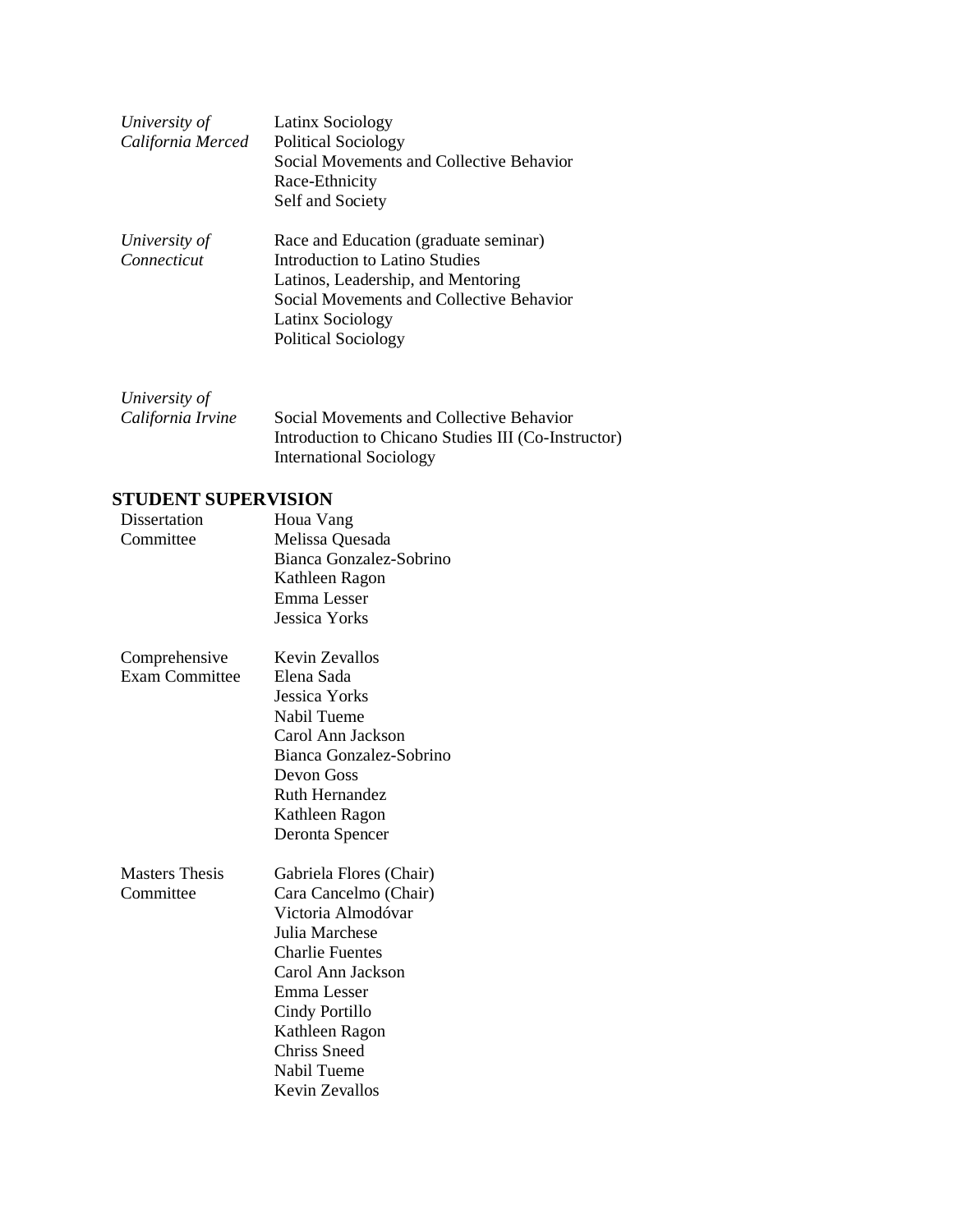| Undergraduate | Daniel McClosky (University Scholars Program) |
|---------------|-----------------------------------------------|
| Research      | Sara Mongillo (Honors Thesis Advisor          |

# **UNIVERSITY SERVICE**

| 2021-2022 | Faculty Welfare and Academic Freedom Committee |
|-----------|------------------------------------------------|
| 2019-2020 | Faculty and Staff of Color Council (UConn)     |

### **DEPARTMENTAL SERVICE**

| $2020 -$  | Graduate Committee (UC Merced Sociology)                                           |
|-----------|------------------------------------------------------------------------------------|
|           | Faculty-Graduate Student Liaison (UC Merced Sociology)                             |
| 2019-2020 | <b>Executive Planning Committee (UConn Sociology)</b>                              |
|           | Graduate Planning Committee (UConn Sociology)                                      |
| 2018      | Publishing and Professional Graduate Workshop, co-facilitated with Christin        |
|           | Munsch, (UConn Sociology)                                                          |
|           | Self-Study Committee (UConn Sociology)                                             |
| 2015-2019 | Co-Founder and Executive Planning Committee for Foco— a research initiative and    |
|           | Latinos and Education Annual Symposium (UConn Latino Studies)                      |
| 2015      | Graduate Planning Committee (UConn Sociology                                       |
| 2014-2016 | Colloquia Organizing Committee (UConn Sociology)                                   |
|           | Speaker Series Committee (UConn Latino Studies)                                    |
| 2010      | Co-Chair of the Chicano-Latino Graduate Student Collective (UCI)                   |
| 2009      | Graduate Student Organizing Committee, Center for the Study of Democracy,          |
|           | Graduate Student Conference, Race, Ethnicity, Religion and Gender (UCI)            |
| 2009      | Course Design Certificate, Teaching, Learning and Technology Center (UCI)          |
| 2007-2009 | Sociology Graduate Student Association. UC-Irvine Student Representative: Graduate |
|           | Admissions Committee.                                                              |

# **SERVICE TO PROFESSION**

| 2020-2022 | Co-editor, Mobilizing Ideas                                                            |
|-----------|----------------------------------------------------------------------------------------|
| 2018      | Guest Editor for <i>Mobilizing Ideas</i> , Essay Dialogue "Is there a New Women's      |
|           | Movement?"                                                                             |
| 2017      | Best Graduate Paper Award Committee for the Sociology of Education Section at the      |
|           | American Sociological Association                                                      |
| 2016-2019 | Editorial Board, Sociology of Education                                                |
| 2016      | Session Organizer for Contemporary Latina/o Movements, joint session with the sections |
|           | of Latina/o Sociology and Collective Behavior and Social Movements                     |
| 2015      | Panelist at the Norma Williams Workshop for the Latina/o Sociology Section at          |
|           | American Sociological Association at the University of Illinois Chicago                |
| 2014-2017 | New England Consortium for Latino Studies, Executive Planning Committee                |
| 2013-2014 | Cristina Maria Riegos Student Paper Award Committee for the Latina/o Sociology         |
|           | Section at American Sociological Association                                           |
|           | Latino Studies Section Outstanding Article Award Committee for LASA                    |
|           | Manuscript Reviewer: American Sociological Review, Social Forces, Social Problems,     |
|           | Sociology of Education, Qualitative Sociology, Sociology of Race and Ethnicity,        |
|           | Sociological Theory, Theory and Society, Race and Social Problems, Emerging            |
|           | Adulthood, Mobilization, Research in Social Movements, Conflict and Change             |
|           |                                                                                        |

## **ELECTED POSITIONS**

| 2020-2023 Council Member-at Large, American Sociological Association          |
|-------------------------------------------------------------------------------|
| 2019-2020 Chairperson, The Sociology of Education Association 2020 Conference |